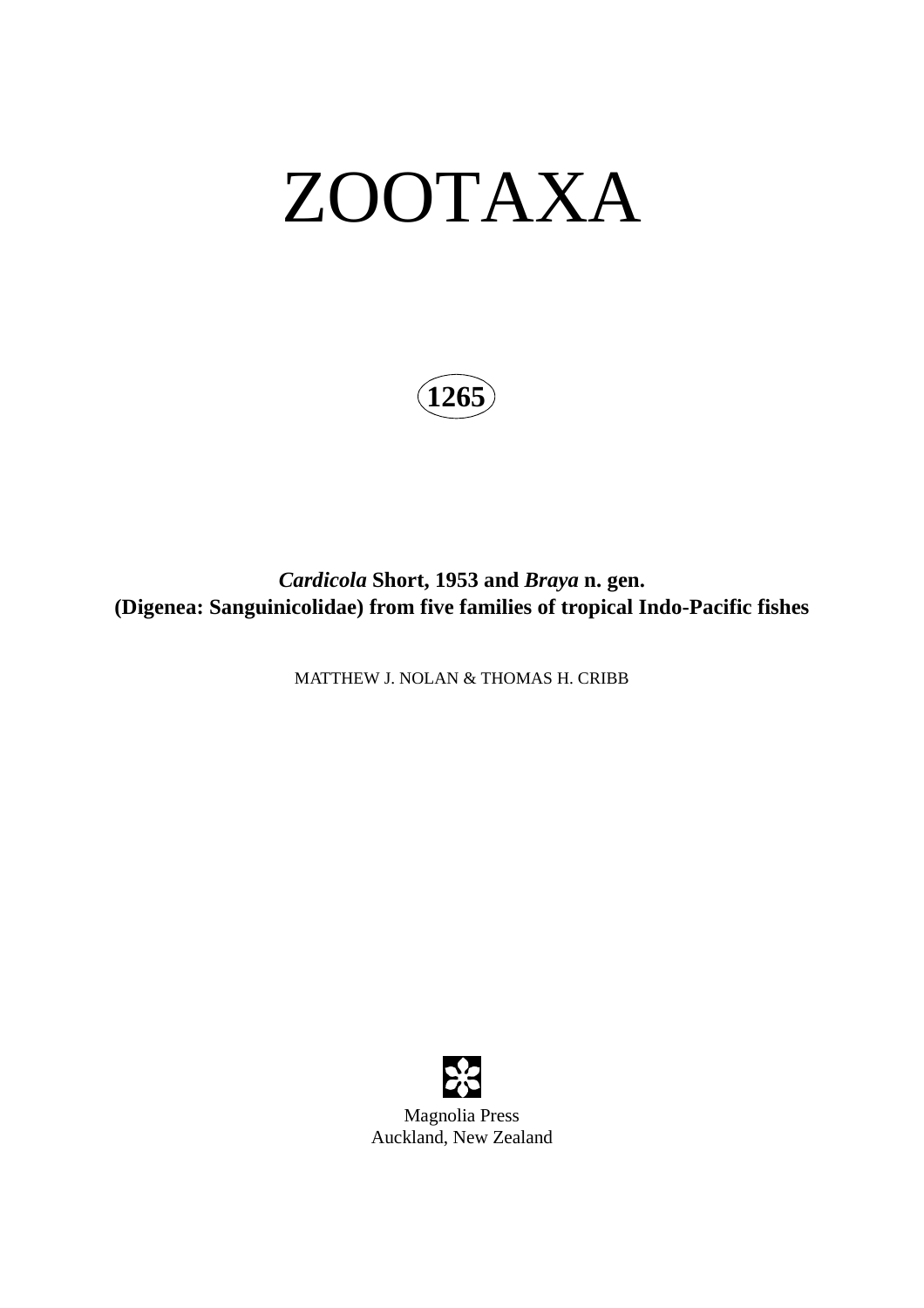#### MATTHEW J. NOLAN & THOMAS H. CRIBB

### *Cardicola* **Short, 1953 and** *Braya* **n. gen. (Digenea: Sanguinicolidae) from five families of tropical Indo-Pacific fishes**

(*Zootaxa* 1265)

80 pp.; 30 cm.

17 July 2006

ISBN 1-877407-73-9 (paperback)

ISBN 1-877407-74-7 (Online edition)

FIRST PUBLISHED IN 2006 BY Magnolia Press P.O. Box 41383 Auckland 1030 New Zealand e-mail: zootaxa@mapress.com http://www.mapress.com/zootaxa/

© 2006 Magnolia Press

All rights reserved.

No part of this publication may be reproduced, stored, transmitted or disseminated, in any form, or by any means, without prior written permission from the publisher, to whom all requests to reproduce copyright material should be directed in writing.

This authorization does not extend to any other kind of copying, by any means, in any form, and for any purpose other than private research use.

| ISSN 1175-5326 | (Print edition)  |
|----------------|------------------|
| ISSN 1175-5334 | (Online edition) |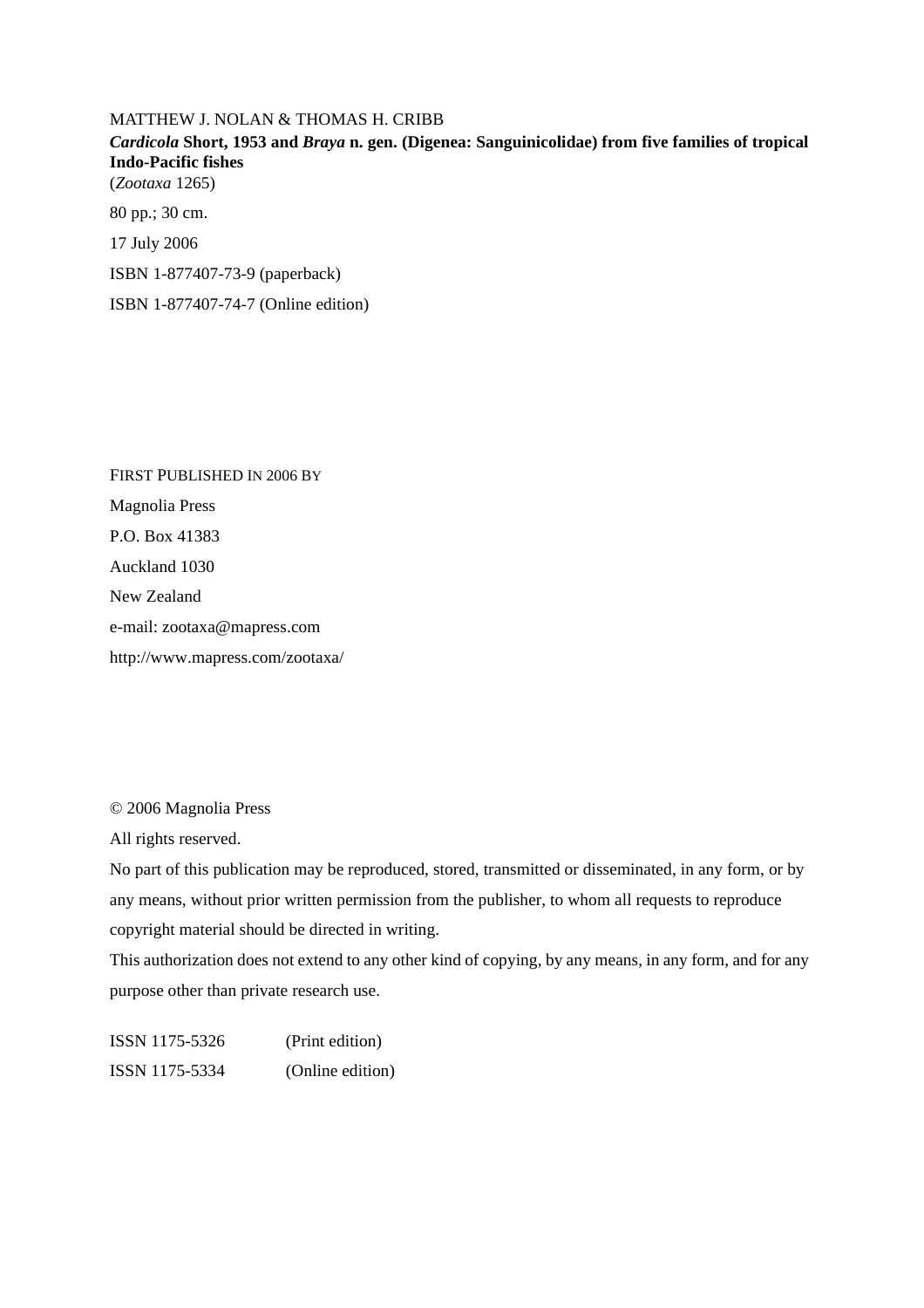

ISSN 1175-5326 (print edition) ZOOTAXA  $\overline{\text{ISSN }1175\text{-}5334}$  (online edition)



## Cardicola Short, 1953 and Braya n. gen. (Digenea: Sanguinicolidae) from five families of tropical Indo-Pacific fishes

MATTHEW J. NOLAN<sup>1</sup> & THOMAS H. CRIBB<sup>2</sup>

Department of Microbiology and Parasitology and Centre for Marine Studies, The University of Queensland, Brisbane, Queensland 4072, Australia

#### **Table of contents**

Accepted by Dronen: 4 Feb. 2006; published: 17 Jul. 2006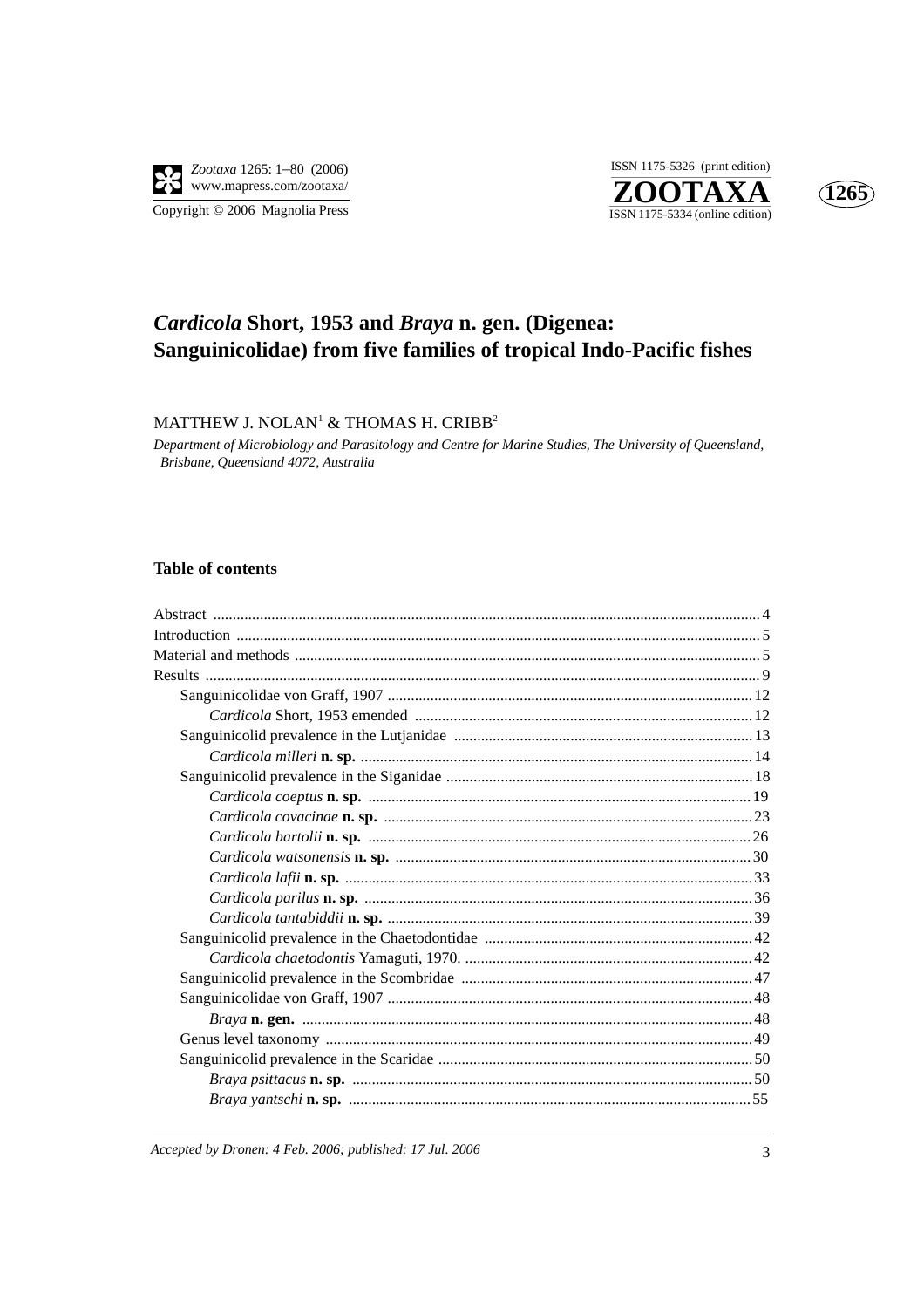#### **Abstract**

A survey of Pacific coral reef fishes for sanguinicolids revealed that two species of Lutjanidae (*Lutjanus argentimaculatus*, *L*. *bohar*), six species of Siganidae (*Siganus corallinus*, *S*. *fuscescens*, *S*. *lineatus*, *S*. *margaritiferus*, *S*. *punctatus*, *S*. *vulpinus*), seven species of Chaetodontidae (*Chaetodon aureofasciatus*, *C*. *citrinellus*, *C*. *flavirostris*, *C*. *lineolatus*, *C*. *reticulatus*, *C*. *ulietensis*, *C*. *unimaculatus*), three species of Scombridae (*Euthynnus affinis*, *Scomberomorus commerson*, *S. munroi*) and three species of Scaridae (*Chlorurus microrhinos*, *Scarus frenatus*, *S*. *ghobban*) were infected with morphologically similar sanguinicolids. These flukes have a flat elliptical body, a vestigial oral sucker, a single testis, separate genital pores and a post-ovarian uterus. However, these species clearly belong in two genera based on the position of the testis and genital pores. Sanguinicolids from Lutjanidae, Siganidae, Chaetodontidae and Scombridae belong in *Cardicola* Short, 1953; the testis originates anteriorly to, or at the anterior end of, the intercaecal field and does not extend posteriorly to it, the male genital pore opens laterally to the sinistral lateral nerve chord and the female pore opens near the level of the oötype (may be anterior, lateral or posterior to it) antero-dextral to the male pore. Those from Scaridae are placed in a new genus, *Braya*; the testis originates near the posterior end of the intercaecal field and extends posteriorly to it, the male pore opens medially at the posterior end of the body and the female pore opens posterior to the oötype, antero-sinistral to the male pore. The second internal transcribed spacer (ITS2) of ribosomal DNA from these sanguinicolids and a known species, *Cardicola forsteri* Cribb, Daintith & Munday, 2000, were sequenced, aligned and analysed to test the distinctness of the putative new species. Results from morphological comparisons and molecular analyses suggest the presence of 18 putative species; 11 are described on the basis of combined morphological and molecular data and seven are not because they are characterised solely by molecular sequences or to few morphological specimens (n=one). There was usually a correlation between levels of morphological and genetic distinction in that pairs of species with the greatest genetic separation were also the least morphologically similar. The exception in this regard was the combination of *Cardicola tantabiddii* **n. sp.** from *S. fuscescens* from Ningaloo Reef (Western Australia) and *Cardicola* sp. 2 from the same host from Heron Island (Great Barrier Reef). These two parasite/host/location combinations had identical ITS2 sequences but appeared to differ morphologically (however, this could simply be due to a lack of morphological material for *Cardicola* sp. 2). Only one putative species (*Cardicola* sp. 1) was found in more than one location; most host species harboured distinct species in each geographical location surveyed (for example, *S*. *corallinus* from Heron and Lizard Islands) and some (for example, *S. punctatus*, *S*. *fuscescens* and *Chlorurus microrhinos*) harboured two species at a single location. Distance analysis of ITS2 showed that nine species from siganids, three from scombrids and five from scarids formed monophyletic clades to the exclusion of sanguinicolids from the other host families. *Cardicola milleri* **n. sp.** and *C. chaetodontis* Yamaguti, 1970 from lutjanids and chaetodontids, respectively, were the only representatives from those families that were sequenced. Within the clade formed by sanguinicolids from Siganidae there was a further